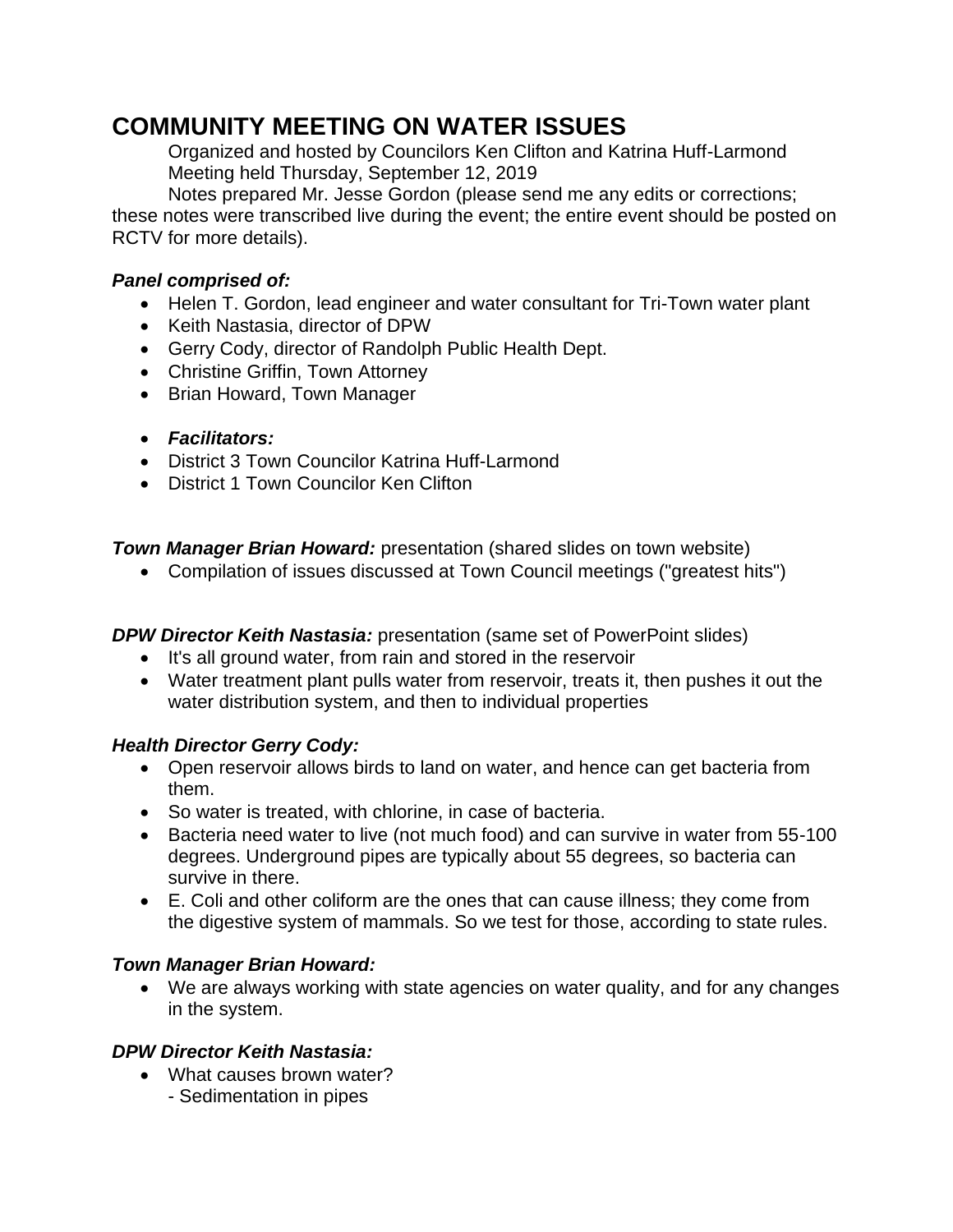- If there's a fire in the area, and hydrants are opened, that disrupts pressure and can stir up sediment

• All pipes get coated with iron and manganese and other materials – that is what the sediment is made of, and it's released by changes in pressure.

*Town Manager Brian Howard*: Next is bubbly water – brown water mostly in North Randolph – south Randolph is mostly cloudy water. Sometimes it fizzes from all the bubbles – but it's not actually carbonation! – just bubbles.

#### *Health Director Gerry Cody*:

- Pressurized water moves water around town, via pumps; sometimes air gets in.
- People see air as "cloudy water" or "milky water" it does clear up if you want a minute.
- The air in the pipe is pressurized so the air is dissolved; when it comes out of your faucet, at lower pressure, the air comes out of being dissolved, and makes bubbles.

#### *Town Manager Brian Howard*:

- "Cloudy water is 100% safe" it just doesn't look so good.
- How to clear the water line? Via "flushing" by opening hydrants to get air out.
- Did so in Deer Park last week and people immediately called up to say that the cloudy water was cleared up.

#### *DPW Director Keith Nastasia:*

- 6-inch pipe makes up the distribution system. Those are the ones that need to be "cleared".
- Unilateral flushing has the goal of removing air and sediment that's being done in North Randolph because that's nearest the reservoir and hence the worst.
- It's just a start there it'll take a couple years to do it all systematically, all the way to the south side of town.

## *Town Manager Brian Howard*:

- Joint Water Board (JWB) is Holbrook & Randolph that's where all of the problems are, right now, including the first new pump in 50 years, which occurred in April and started the problems of brown water and bubbly air.
- Tri-Board includes Braintree too no current problems there.

## *Water Consultant Helen J. Gordon* (presentation):

- Consultants tasked with keeping system operational while the new treatment plant is being built.
- Electrical problems at old plant shorted out some pumps, so the consultant company instituted emergency repairs for those.
- Schedule for upgrade to Randolph-Holbrook: pumps are old; electric system is old; first phase is completed and operational (it's a rebuilt pump, not brand-new).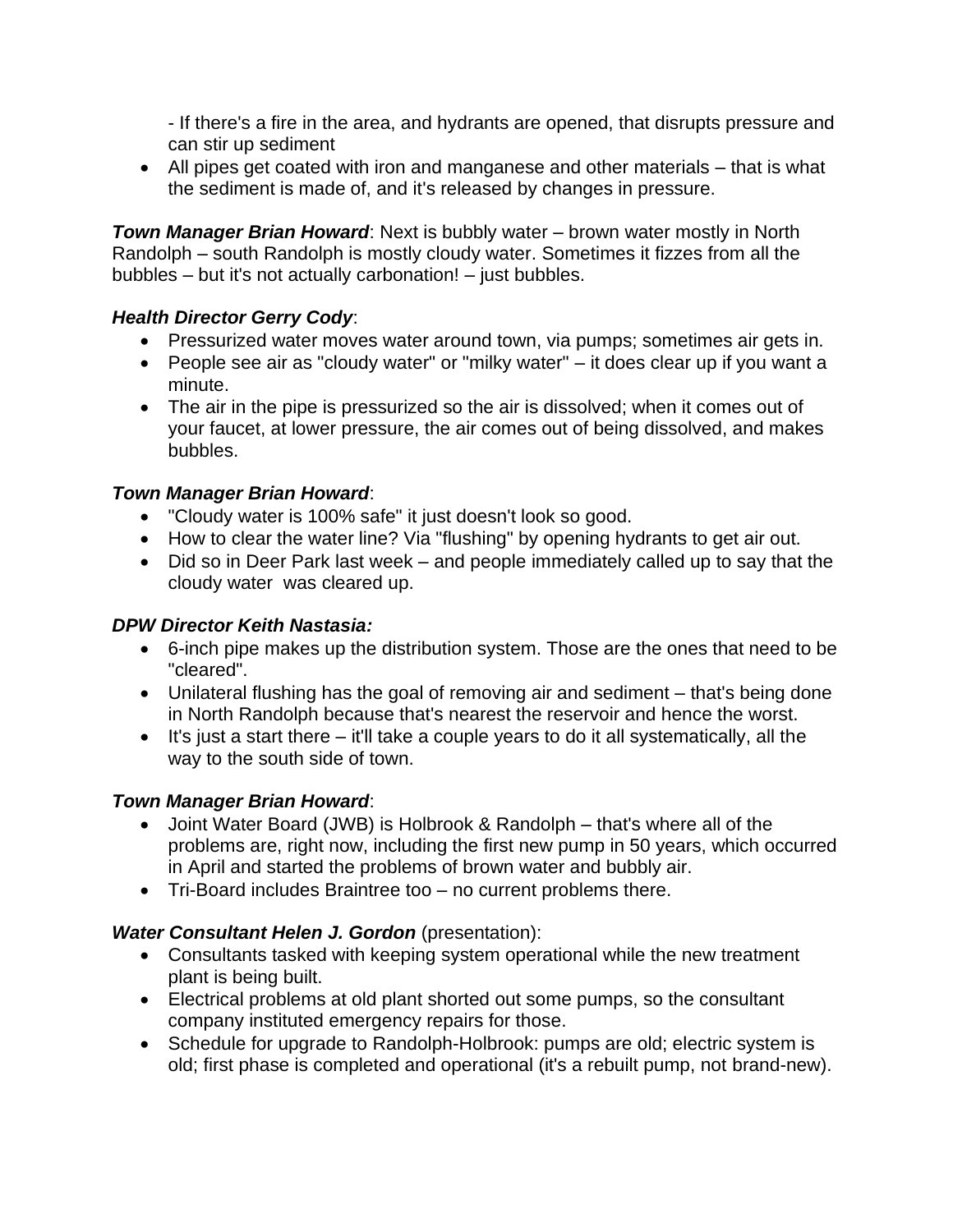- Upgrade going on now for electrical system. Whole new plant will be on that new system, including the new pumps (one brand new, some not). Full-time pump plus a "redundant pump" for backup in case of breakdown.
- New pump should come online in December, 2019.
- It's not the kind of pump that you can get at Home Depot takes weeks to put together – 12 to 32 weeks to construct and disinfect for use with potable water.
- Opinion of Construction Cost: \$3 million (\$1.5 million each for Randolph and Holbrook). Currently a little under budget on this item.
- Goal is to keep this operational until Tri-Town is done, sometime in 2023.
- Environmental Partners (envpartners.com) is the water consultant company designing both the Tri-Town and the Joint Water Board.
- The design should take 2 years. Then they can start getting permits. Then they finalize design; construction goes out to bid in Sept. 2021.
- Then construction begins, and might take 1.5 to 2 years. They will provide monthly updates.
- Total cost is \$67 million for design, construction, and permitting. Extra for JWB
- Braintree has a separate plant with a lot of land. JWB ahs less land available. New Tri-Town plant is in Braintree. Each one has redundancy. All plants must stay operational until whole new system is done.
- Weekly conversations with state agencies.

#### *Town Manager Brian Howard*:

• We have a surface water system. Residents can help make sure that water stays clean until it gets to Great Pond….

## *Health Director Gerry Cody*: :

- It's about contaminants in the surface water.
- Rainstorms pick up whatever is on the ground, which can migrate to reservoir.
- So we have catch-basins to prevent that (the rain-drain sewer openings). So never, ever put a dog waste bag in a catch-basin!
- Household hazardous waste day Oct 26 used oil; paint etc can be dumped there, not down the drain! 600 gallons collected last year. Even dumping it on the ground works its way into water supply – so use this date instead to get rid of it! Also collected 9,000 pounds of solids last year – can also dump those, so they don't get into water supply.
- Conserving water: devices for low-flow on dishwashers etc.

## *Town Manager Brian Howard*:

- Different levels of water bans three years with no water ban now!
- Our consumption numbers have stabilized (leveled off) so we have not had higher phases of water ban.
- Now on to Hyper-Reach....

# *Health Director Gerry Cody*: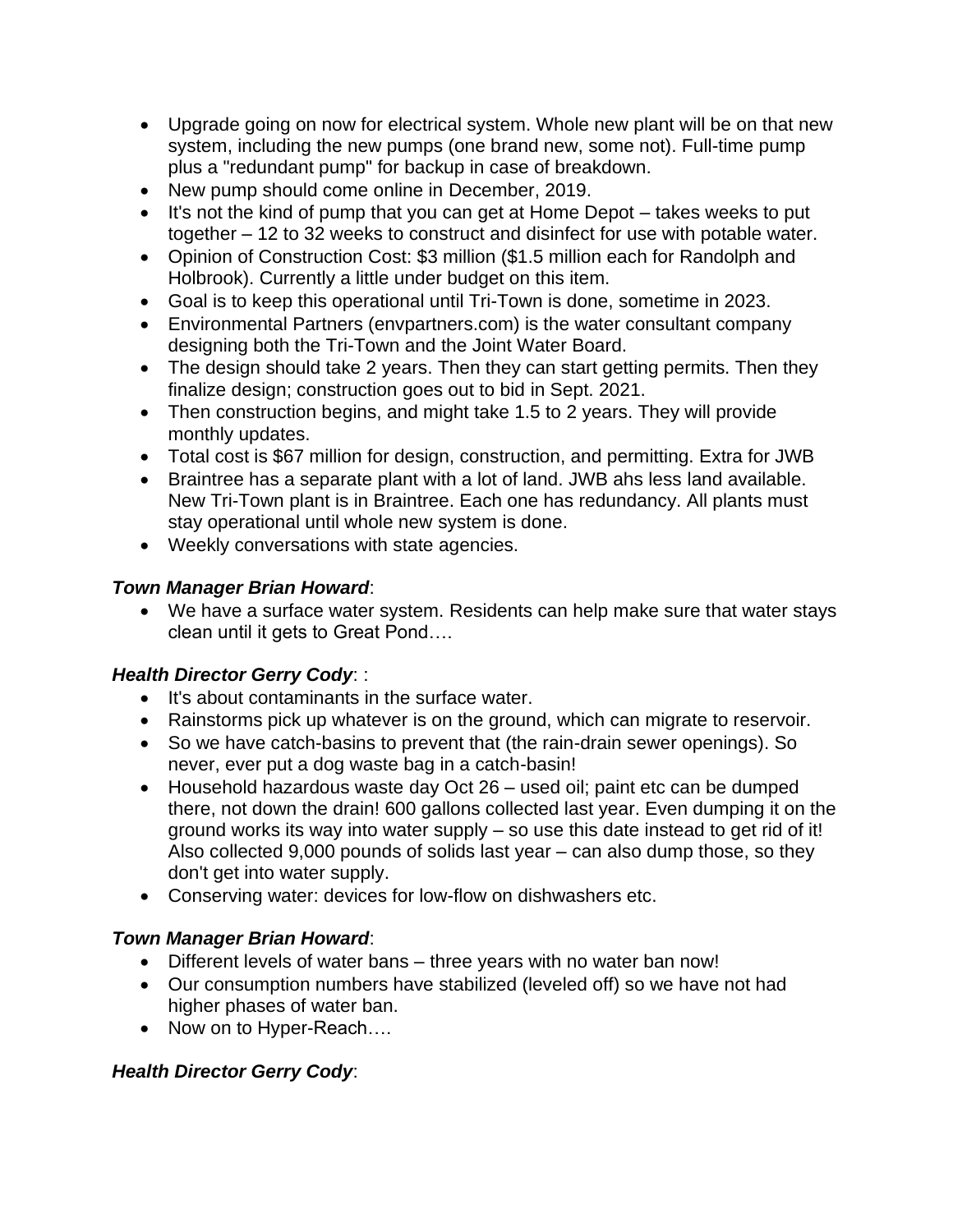- Hyper-Reach notified people about boil-water order; also can be used for winter storms, electrical outage emergencies, etc.
- Know/Plan/Prepare bags available, to help First Responders.
- Available on town website: <http://hyper-reach.com/marandolphsignup.html>
- Or call 781-815-4199

#### *Town Manager Brian Howard*:

- We limit hyper-reach to as few town-wide things as possible only during widescale emergency situations. Not for water main break that affects only one neighborhood.
- I recommend Facebook for less widespread emergencies.
- Also on town website you can grab these slides there. Can join e-notifications there, too.
- Now on to costs of water
- It costs less than one penny per gallon to produce!
- JWB: is 50%/50%
- Tri-Town is 50% Braintree; 34% Randolph; 16% Holbrook (based on general usage by community)
- On Quarterly Water Billing Town Council decided proactively to slowly increase water rates, to build up in advance the water stabilization account (now \$6.5 million) for costs planned for construction. Other towns experience "sticker shock" when they open the new plant.
- Billing was made quarterly to make bills more tolerable. Bills are sent out by water district – not all at the same time around town, and not at the same time as other tax bills.
- We have the second lowest water rates, even with the new increased rates.
- Water-boil order in July for a day-and-a-half: it was precautionary at no point did water not test appropriately – the issue was water pressure.
- Water pressure differs by where you live in time. Must be over 20 psi everywhere – the July order was because some parts went below that. Most of Holbrook went under the limit (because they're further from reservoir).
- 9-day water-boil issue in a town further south ruptured line caused some actual contamination – it does happen – our situation was much smaller. We did not have to ship in water via the National Guard, but we were prepared to do so.

## *DPW Director Keith Nastasia:*

- Boil-water order was due to pressure, not due to contamination!
- South Randolph pressure is in the 30 psi range; north Randolph is in 70 psi range.
- MA DEP sets cutoff at 20 psi.

## *Health Director Gerry Cody*:

- MA DEP rules are precautionary when pressure is below 20 psi.
- We activated emergency at that time for precaution.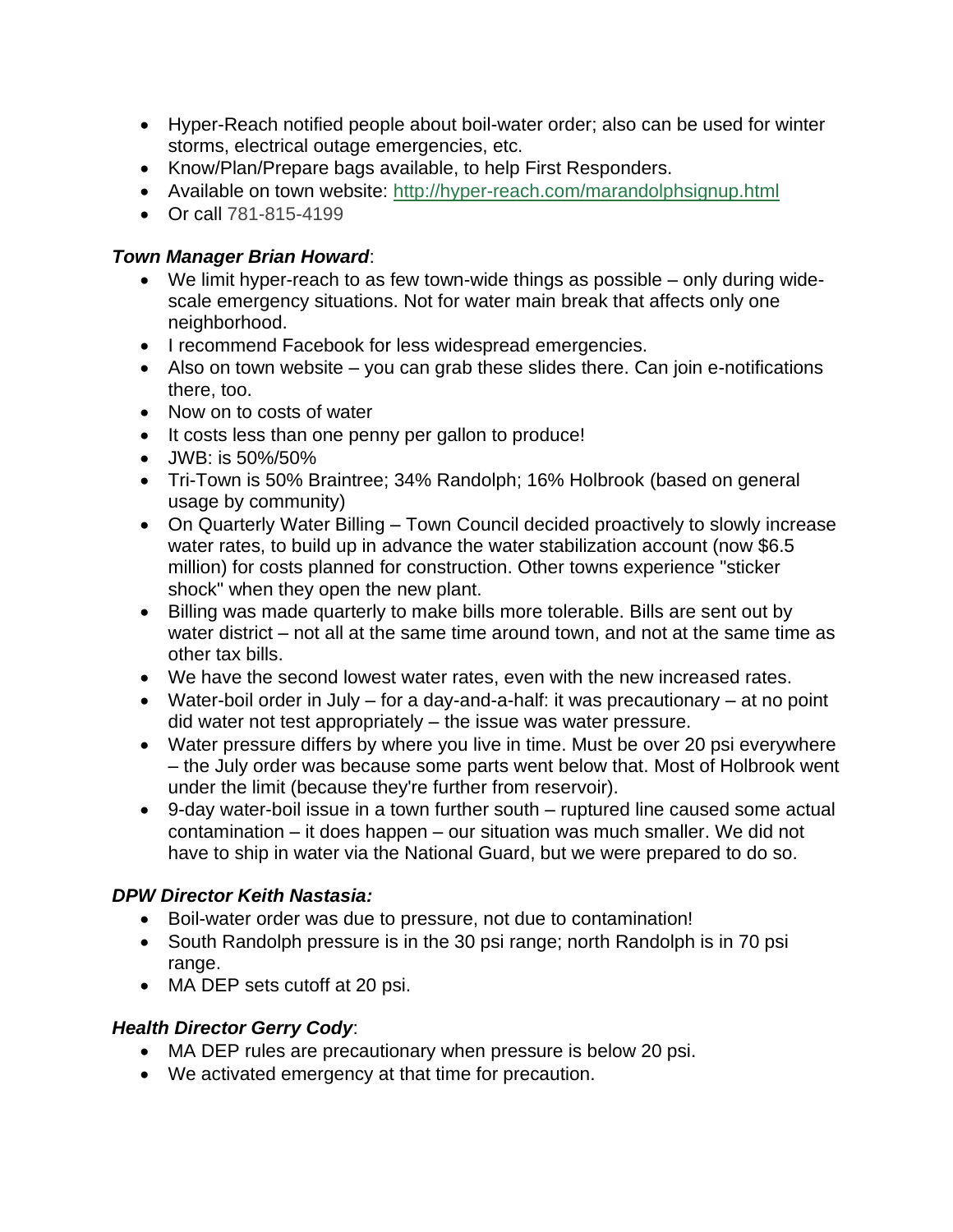- Board of Health notifies restaurants; we notified them in July, via Medical Reserve Corps, and then it's their responsibility to adopt orders.
- July 11 test was clear; no bacteria in water; so order lifted.

#### *Town Manager Brian Howard*:

- When water comes back on, run the cold water for a while 15 minutes to clear it up.
- The more neighbors that are home and running their water, the faster it clears up.
- If you see non-clear water, call the non-emergency police number, and they will see if there's a pattern.
- Or if there's no water flow at all which means a water main break.

## *QUESTION & ANSWER SESSION*

(Residents are identified when they stated their names publicly on RCTV, or signed in publicly at the meeting and made no indication that they sought anonymity. If you are cited and want to be made anonymous, please write to [jesse@jessegordon.com](mailto:jesse@jessegordon.com) and I'll remove your name; if you are NOT cited and want to be named here, please write to [jesse@jessegordon.com](mailto:jesse@jessegordon.com) and I'll add your name!)

#### *Q: Resident Judy Gangel:* What do other towns do?

*A: Town Manager Brian Howard*: Holbrook and Braintree have taken votes; Holbrook is slower because they still have Town Meeting. Tri-Town design selection is next big step.

*A: Water Consultant Helen J. Gordon:* Holbrook Town Meeting funded it last night, for emergency repairs, and then appropriation for Tri-Town funding.

## *Q: Resident Judy Gangel*: Grants for costs?

A: Helen: On grants, yes, state revolving loan fund – for wastewater and drinking water. It's a 2% loan (discounted). Tri-Town has been put on the list to be funded, pending the three towns funding it and voting for it. Construction and engineering is potentially covered; some parts are not.

*Q: Town Councilor Ken Clifton:* You discussed State funds, what about federal funds?

*A: Water Consultant Helen J. Gordon:* State funds are seeded under federal EPA. (revolving fund got started by federal money, so they can loan more money). Tri-Town will get funded through loan program. There are other grants here and there, but not for a project this size.

*A: Town Manager Brian Howard*: \$6.5M saved up so far. In addition, the water loan program can be tapped over three years, to maximize savings.

*A: Water Consultant Helen J. Gordon:* A 'revolving loan" means you don't have to take all the money up front, so you don't pay interest on money until you need it.

*Q: Resident Sandi Cohen:* Any solar energy system to power the new plant? A: Not at this time.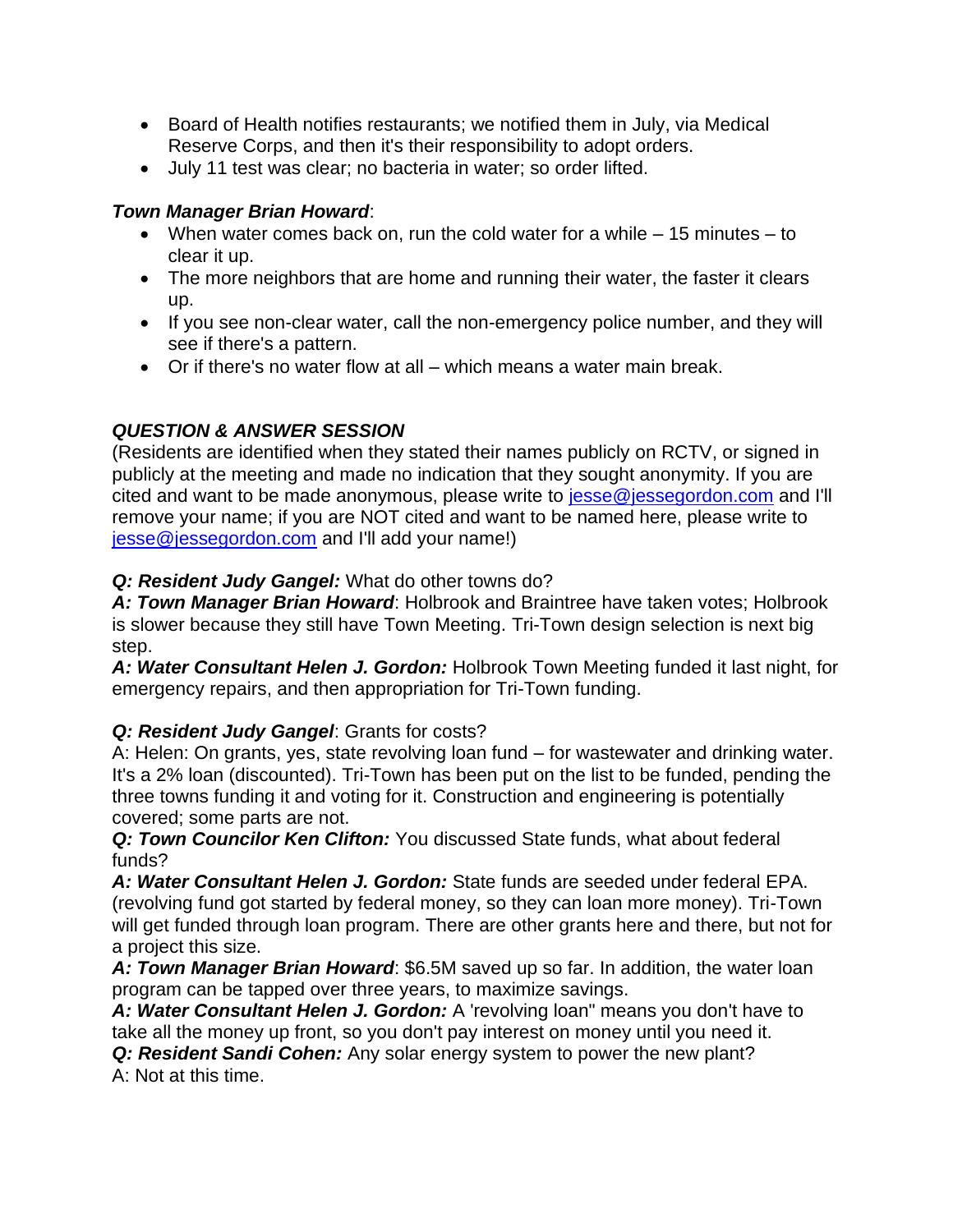*Q: West Street Resident Jesse Gordon:* Could you describe for the public the Water Department's regular testing in the distribution system? The "distribution system" means testing around town, in the water pipes, where the source of the discoloration has been occurring – as opposed to regular testing in the water plant – how many distribution testing sites are there?

*A: DPW Director Keith Nastasia:* DEP sets up 10 testing locations per week, or 40 sites per month; all around town, in the distribution system.

*Q: West Street Resident Jesse Gordon:* I previously worked for the Tucson (AZ) Water Department and all of that distribution system testing was made public on their Water Department website on a daily or weekly basis, so residents could see their water quality last week, rather than just last year as in your 2018 summary online now. Could the water quality data from the 10 testing locations per week be posted on the Randolph Water Department website directly? With all of the data, not just an annual summary? *A: DPW Director Keith Nastasia:* Yes, we can post it!

*Q: West Street Resident Jesse Gordon:* (I followed up after the online discussion and formally requested from the Randolph DPW that they provide all testing data from April 2018 to date, in Excel or other electronic format so residents could analyze it themselves. I formally requested the data for the distribution system, the water plant itself that serves Randolph, and any voluntary at-the-tap testing in Randolph, too).

*Q: Resident 1:* What about water heaters getting calcium deposits?

*A: Town Manager Brian Howard*: On hard water vs soft water – we meet or exceed every single standard. Don't know if water system plays a role in replacing water heaters – but it's safe and potable.

*Q: Resident 1:* What about sprinklers? We used to get fined if sprinklers were on; won't new strip mall and hotels will use up water quantity?

*A: Town Manager Brian Howard*: We cannot use the issue of water to deny a building permit. That's based on zoning. As new streets are built, and developed, yes, they use more land and more water, due to housing market. There's no legal method to deny permit on water usage.

*A: DPW Director Keith Nastasia:* We have "withdrawal permits" too.

*A: Town Manager Brian Howard*: On MWRA: Getting three towns to agree is difficult enough!

*Q: Resident Sharon Artis-Jackson:* What impacts can we expect at installation in December?

*A: DPW Director Keith Nastasia:* We do it in the middle of the night and it's like flipping a switch – no one SHOULD notice.

*Q: Resident Mike Harris:* On hydrant flushing: What programs are there for maintenance of water distribution?

*A: DPW Director Keith Nastasia:* Yes, exercising valves is an important part of maintenance. I've only been here since October, but I've been doing this for 20 years. The flushing program was designed by an engineer. We did no flushing before my time. You can't do the entire town at once – it has to be done in phases, where the valves and service lines are. Must avoid flushing when a blizzard is predicted, too!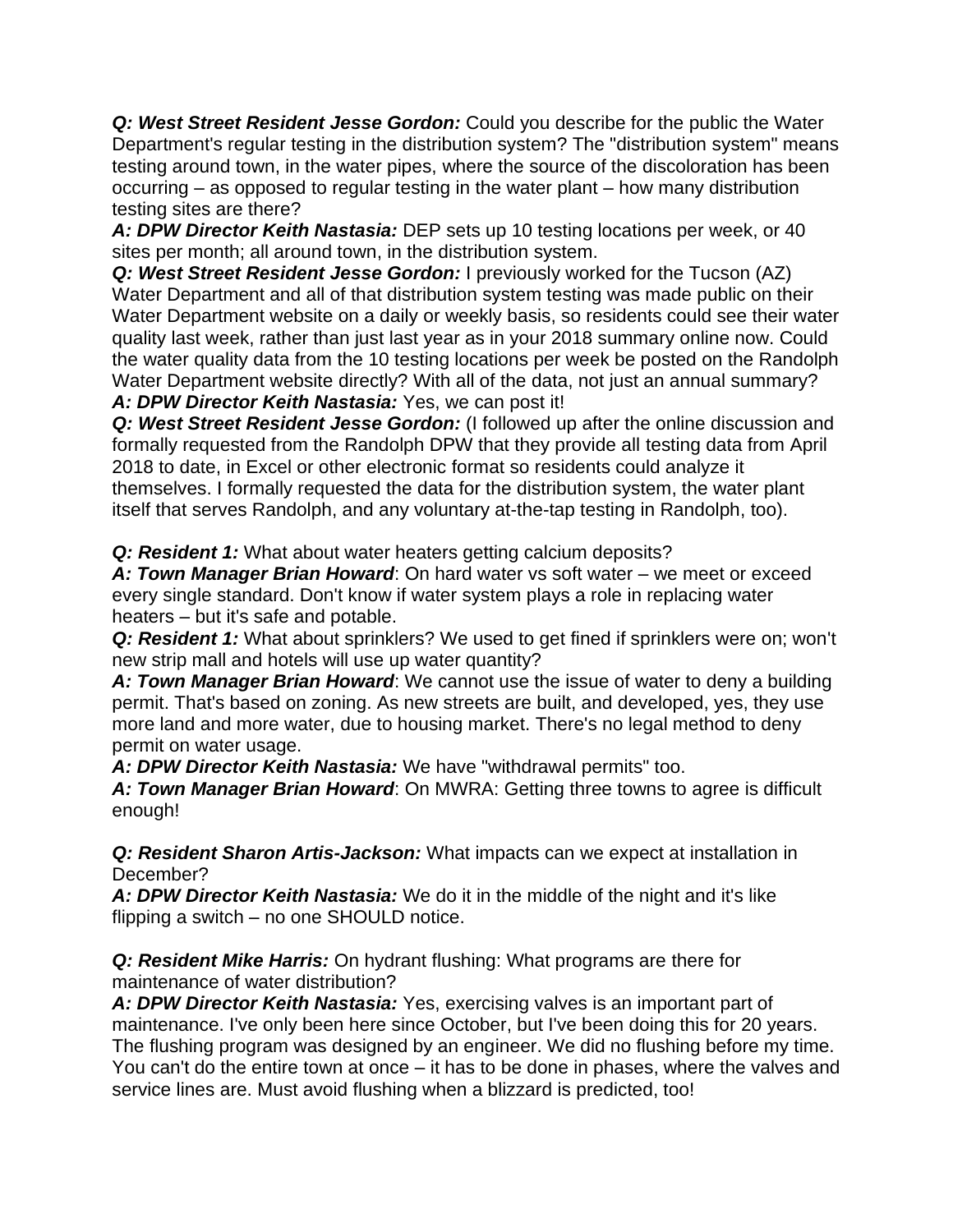*A: Town Manager Brian Howard*: "Free cash" and "water retained earnings" – I will implement a more aggressive townwide flushing system when funds are available (next year).

*Q: Resident of Addison Drive in North Randolph:* Brownness is not accidental, temporary, or periodic or recent – it is permanent and chronic! I have to change filters every month or every week! Water brownness is a major issue – Town Council should take it seriously! Prioritize water-main replacement.

*A: Town Manager Brian Howard*: We have done everything from lining of the pipes to others –

*Q: Resident of Addison Drive:* Unacceptable – (showing filter browned by iron, etc) - people don't know if their water tank is contaminated –

*A: Town Manager Brian Howard*: I drink the same water; I live here in town! I don't filter my water – I drink it. Yes, filters will turn brown – and yes, more frequently since April.

*Q: Resident Dave Mulligan*: Does Holbrook pay Randolph to flush pipes that go thru Randolph? So budget limits flushing? We missed several years of flushing -- why? *A: Town Manager Brian Howard*: Yes, Holbrook pays for their share.

*Q: Resident Cheryl Jones:* 5 years ago I moved to Randolph and I noticed bad smell and bad taste. I had it tested – too much chlorine! The water is awful! I have to boil water constantly – it's brown even after I boil it. I have water-saving devices but I have to flush my toilets multiple times! I buy bottled water even though Keith wrote me a letter saying it's fine. And now I'm not drinking fluoridated water so I'm getting more cavities! I feel blown off by DPW!

*A: Town Manager Brian Howard*: Bring any DPW customer service issues to me! We hear from folks who have spent money on testing --

*Q: Resident Cheryl Jones:* DPW wouldn't do it so I wrote to Mr Cody and they had a Quincy lab do the water testing. If you think it's all drinkable, go to Shaw's and see how many people buy water! They all say it doesn't taste good and it smells!

*A: Town Manager Brian Howard*: I strongly disagree – I drink the water – I understand that in apartments it's different. Sometimes people in one apartment complex there are differences – like just in your unit – we don't control the water after it gets to the apartment building.

*Q: Resident Cheryl Jones:* No one in my building likes the taste and smell. It's not just me. I wish the water department were as responsive as the Town Manager!

*A: Town Councilor Katrina Huff-Larmond:* The Town Hall is the resident's home – we will respond too.

*Q: Resident 2:* I hear from the panel that the water is "clean" – but I have a filter system too, and I see the water is brown. Are you saying it is usable and safe? People who use filters can see it – others can't – is the brown water, that we're seeing in our taps, on the record, is this water usable?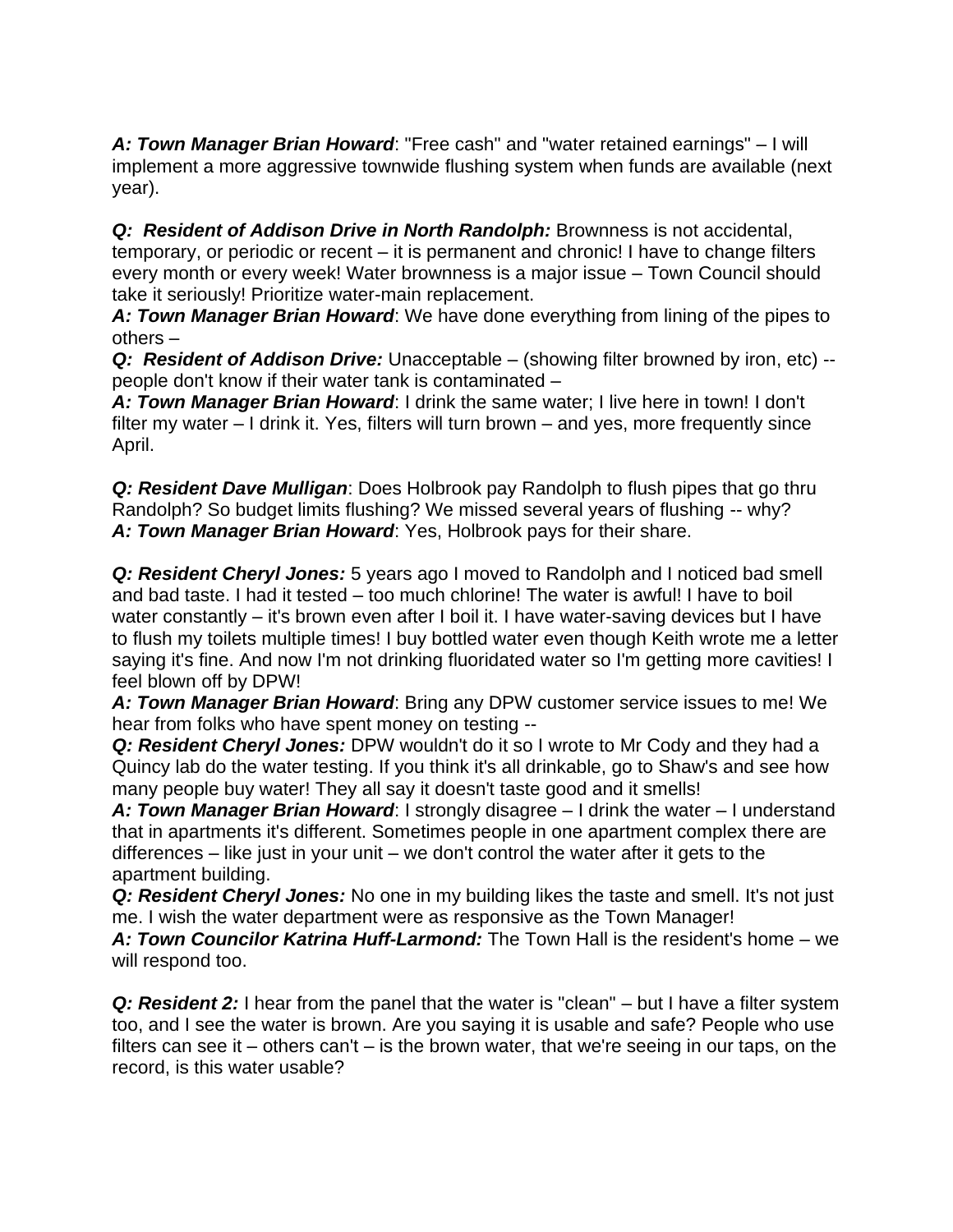*A: Town Manager Brian Howard*: Yes. We test the water through all state standards. Yes on discoloration – it's usable. If you see brown water, we should do a flushing near you. We don't have folks who regularly have brown water….

*Q: Resident 2:* This is ten years, Brian!

*A: Town Manager Brian Howard*: If you have a filter, it's going to pick up stuff! That's its purpose! But the water in Randolph is 100% safe to drink. I don't want to minimize the issues in North Randolph – "dead end mains" have a much harder time getting the water cleaner-looking. We have an aggressive program – let us know and we will send somebody out to test your water.

*Q: Resident 3:* I use bottled water to wash my dishes! I lived here since 2001, and since April, it's not even good enough for a cup of tea – I can taste the water! *A: Town Manager Brian Howard*: I want to make this abundantly clear – the water is

not making you sick! *Q: Resident 3:* You can smell it; it stinks! I can't even drink it! I buy water. Bridle Path apartments, building  $8 -$  the water in the whole building is awful.

*A: DPW Director Keith Nastasia:* Those pipes were built in 1970 – they're old.

*A: Town Manager Brian Howard*: But it's only happening since your pump failure!

*A: DPW Director Keith Nastasia:* Yes, we're working off of temporary pumps and rebuilt pumps – these issues are going to go away, after we get the new pumps in place and do the flushing program. The issue within apartment buildings is the building owner's responsibility. The management team needs to deal with the issue within the building. We test at the point of entry – there's something inside the piping inside the building – the management team has to work with the tenants.

*A: Town Councilor Katrina Huff-Larmond:* If you call Town Hall, they will test your water!

*Q: Resident Yahaira Lopez:* Water Testing kits available at Home Depot! I ran this test at home, and you can too, but you can expect marketing calls from Home Depot if you use this method.

*Q: West Street Resident Jesse Gordon:* (I distributed a dozen to residents who wanted them; I ran the test on my tap myself, and Yahaira and I will report the results when Home Depot's lab responds. I also offered to all residents that I'd post online their home testing kit results alongside the town's data, when provided, so that residents can look for any patterns).

*Q: Resident Yahaira Lopez:* Should our kids be drinking water from the water bubblers at school? How we will know if there's a problem?

*A: DPW Director Keith Nastasia:* We have to report instantly if there's a high lead level or other problems. Then we notify everybody within 24 hours. We will test your water at your tap, upon request.

*A: Town Manager Brian Howard*: DEP ordered boil-water solely as a precautionary measure. Bacteria did not enter the system. The test took 24 hours, in tow sets, to remove boil-water order. If there were actually something exceeding levels, the school department would have taken water bubblers offline immediately.